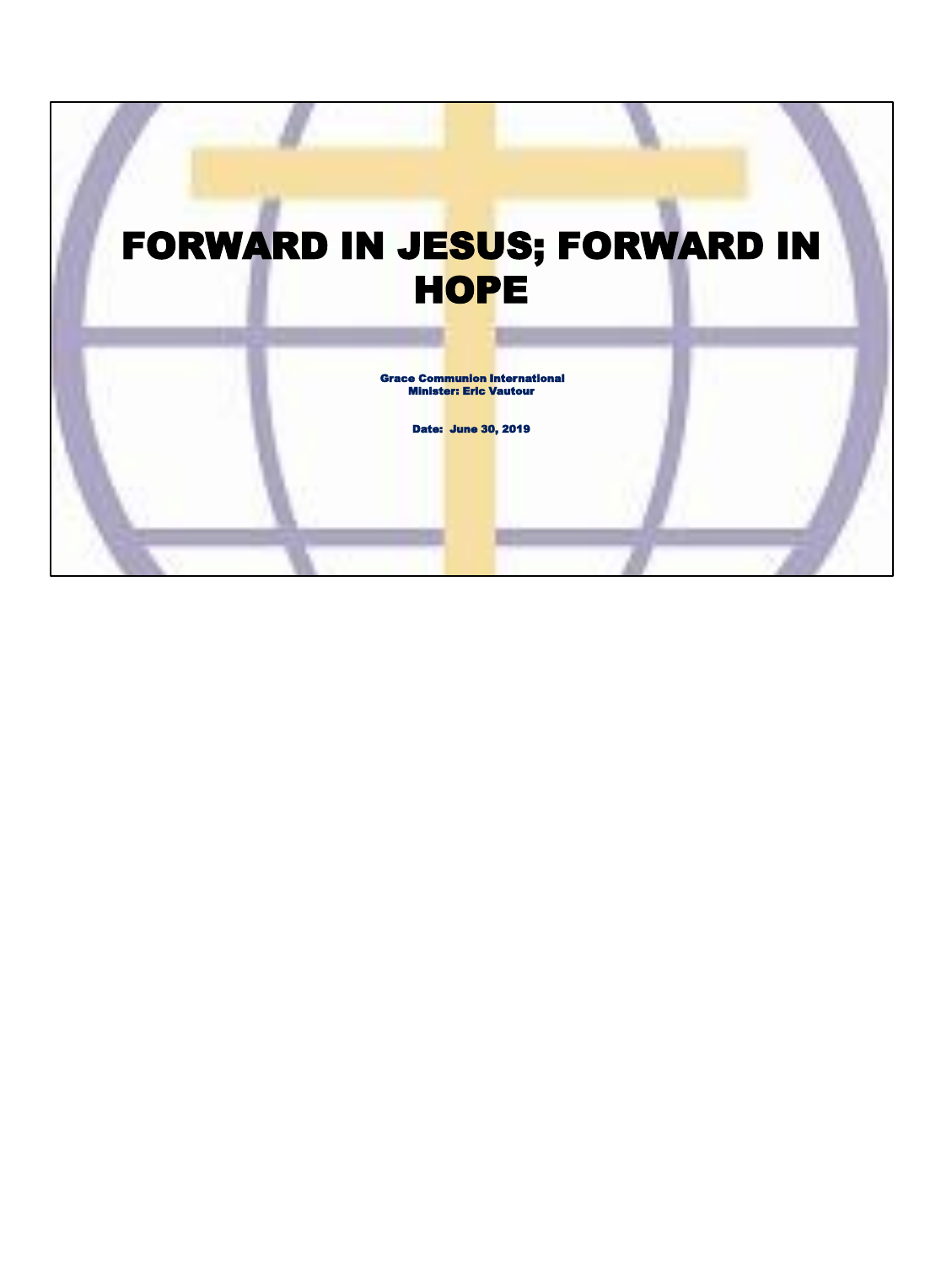**SCRIPTURE** READING: 1 Kings 19:15-16; 19- 21 Luke 9:51-62 "15 And the LORD said to him, "Go, return on your way to the wilderness of Damascus. And when you arrive, you shall anoint Hazael to be king over Syria. 16 And Jehu the son of Nimshi you shall anoint to be king over Israel, and Elisha the son of Shaphat of Abel-meholah you shall anoint to be prophet in your place." (1Ki 19:15-16 ESV)

FORWARD IN JESUS; FORWARD IN HOPE

2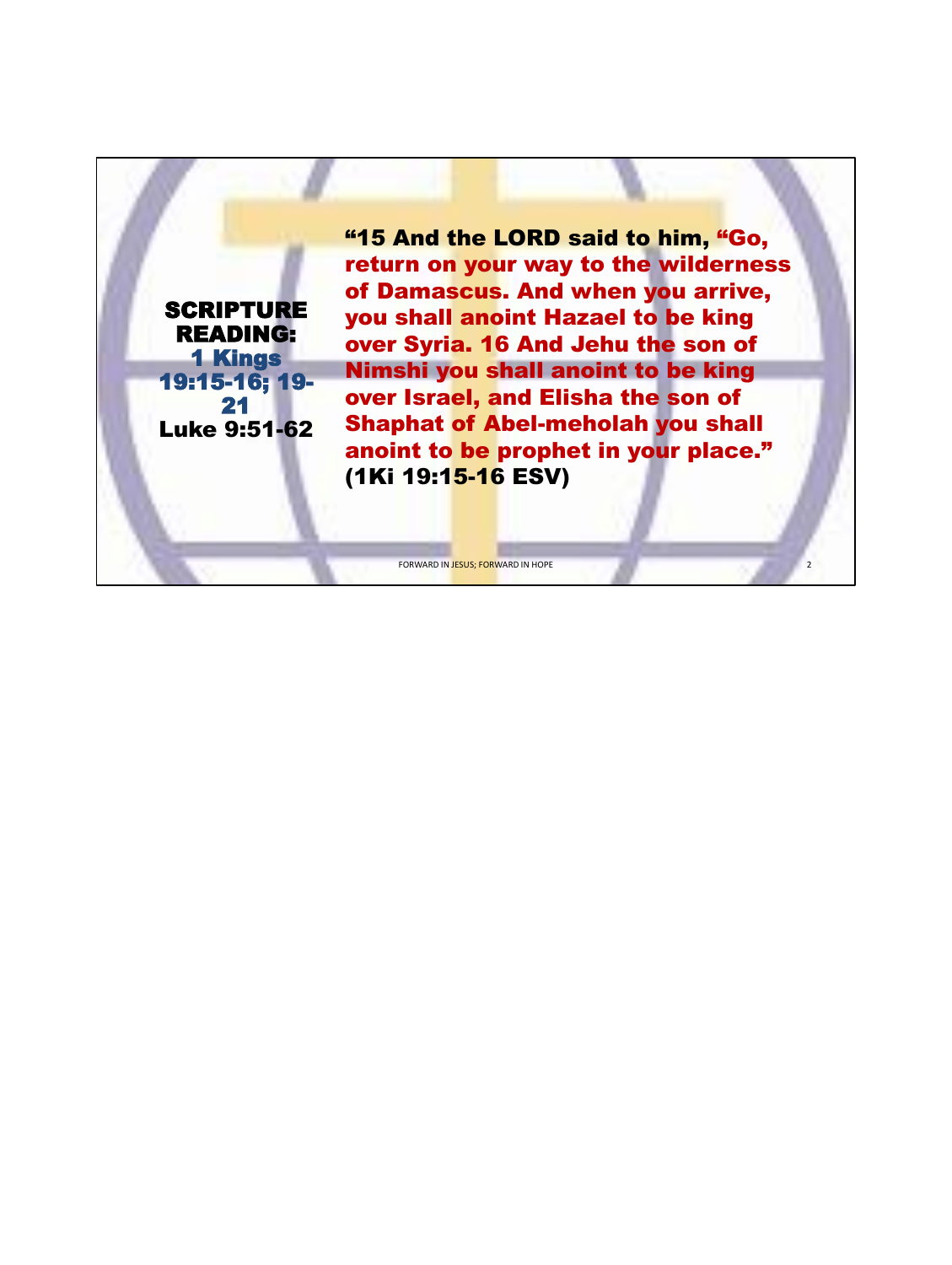**"19 ¶ So he departed from there and found Elisha** the son of Shaphat, who was plowing with twelve yoke of oxen in front of him, and he was with the twelfth. Elijah passed by him and cast his cloak upon him. 20 And he left the oxen and ran after Elijah and said, "Let me kiss my father and my mother, and then I will follow you." And he said to him, "Go back again, for what have I done to you?" 21 And he returned from following him and took the yoke of oxen and sacrificed them and boiled their flesh with the yokes of the oxen and gave it to the people, and they ate. Then he arose and went after Elijah and assisted him." (1Ki 19:19-21 ESV)

FORWARD IN JESUS; FORWARD IN HOPE

3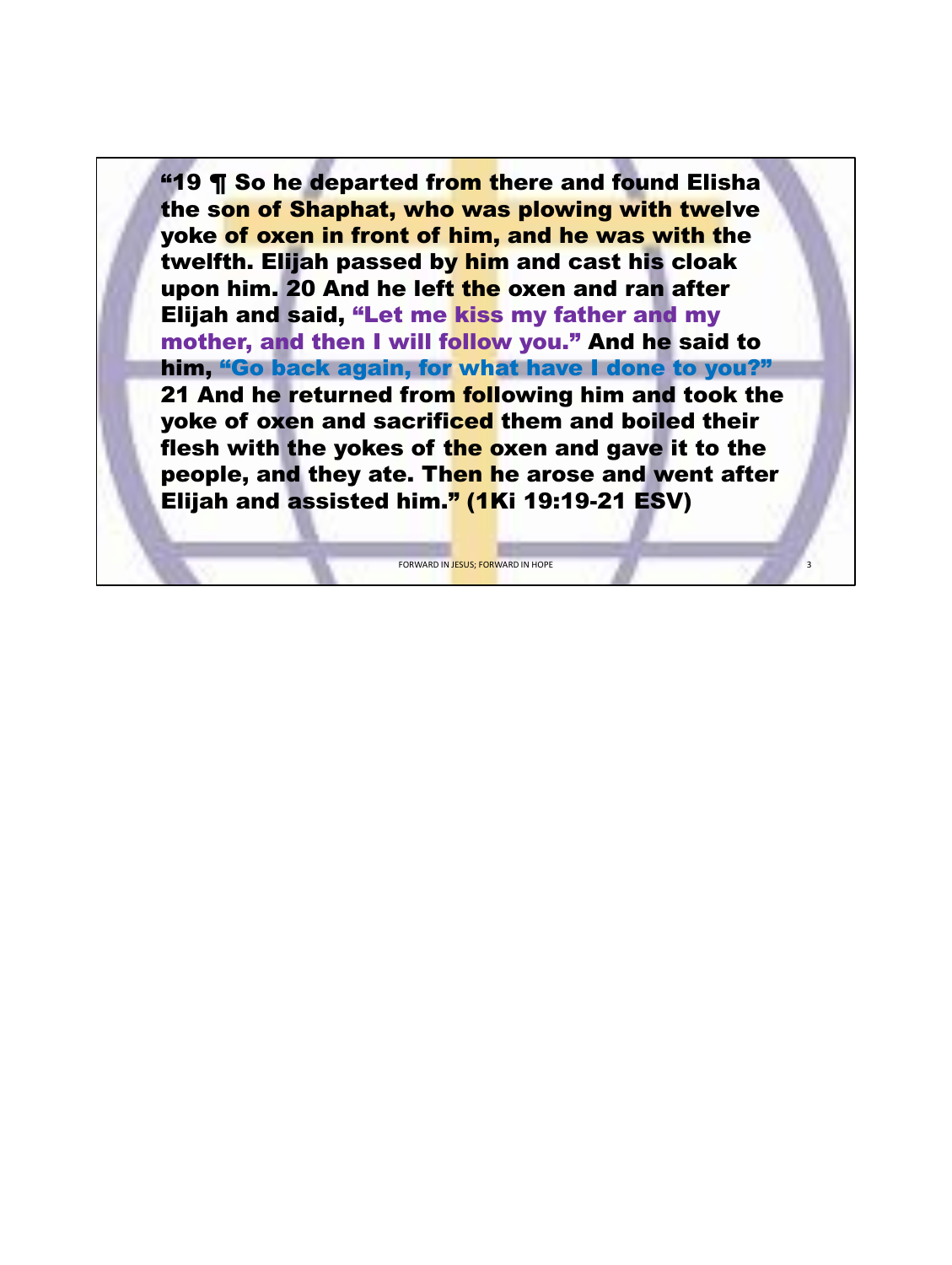Luke 9:51 ¶ When the days drew near for him to be taken up, he set his face to go to Jerusalem. 52 And he sent messengers ahead of him, who went and entered a village of the Samaritans, to make preparations for him. 53 But the people did not receive him, because his face was set toward Jerusalem. 54 And when his disciples James and John saw it, they said, "Lord, do you want us to tell fire to come down from heaven and consume them?"

**4**

**FORWARD IN JESUS; FORWARD IN HOPE**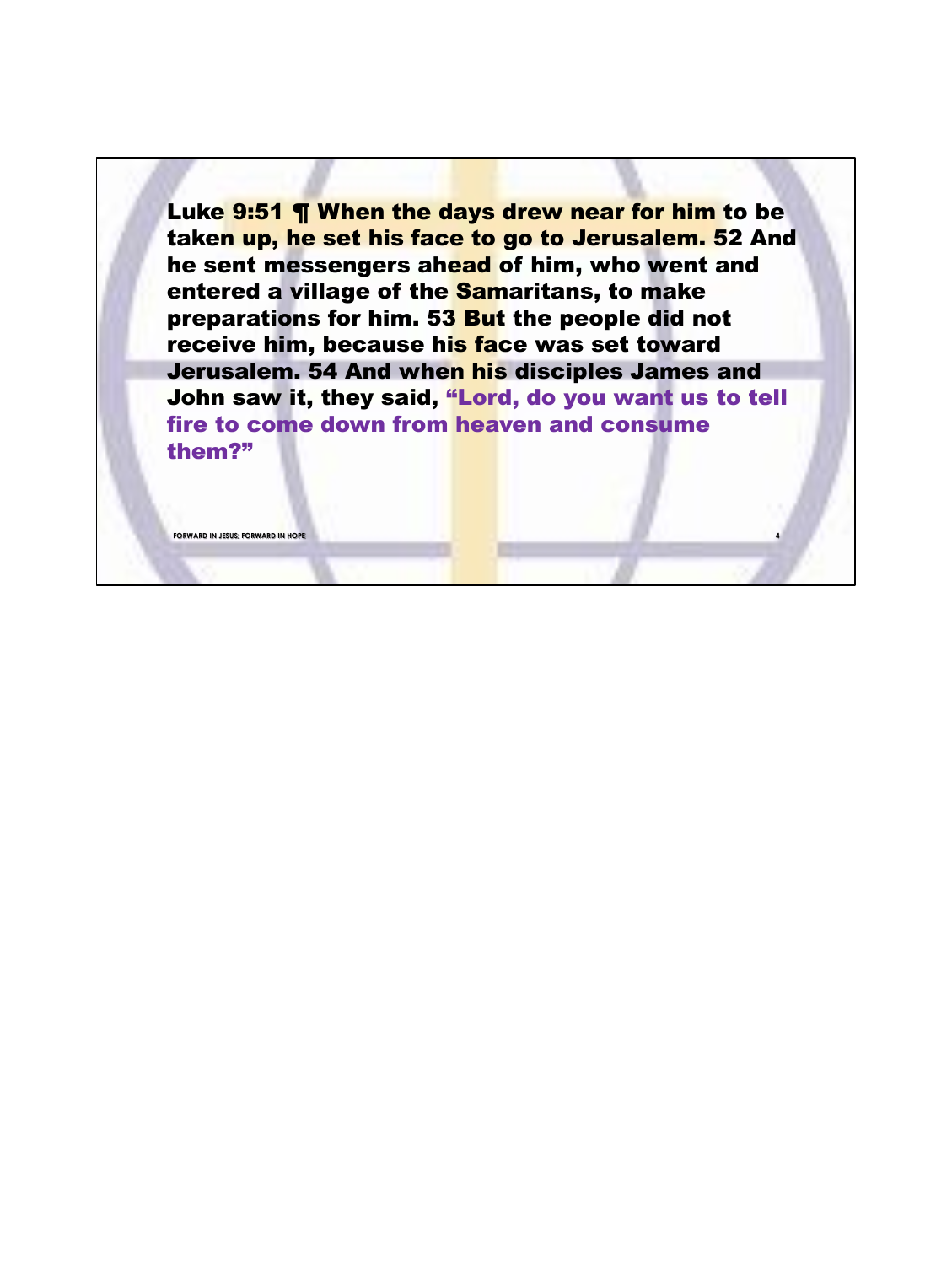• 55 BUT HE TURNED AND REBUKED THEM. 56 AND THEY WENT ON TO ANOTHER VILLAGE. 57 **T** AS THEY WERE GOING ALONG THE ROAD, SOMEONE SAID TO HIM, "I WILL FOLLOW YOU WHEREVER YOU GO." 58 AND JESUS SAID TO HIM, "FOXES HAVE HOLES, AND BIRDS OF THE AIR HAVE NESTS, BUT THE SON OF MAN HAS NOWHERE TO LAY HIS HEAD." 59 TO ANOTHER HE SAID, "FOLLOW ME." BUT HE SAID, "LORD, LET ME FIRST GO AND BURY MY FATHER."

**FORWARD IN JESUS; FORWARD IN HOPI**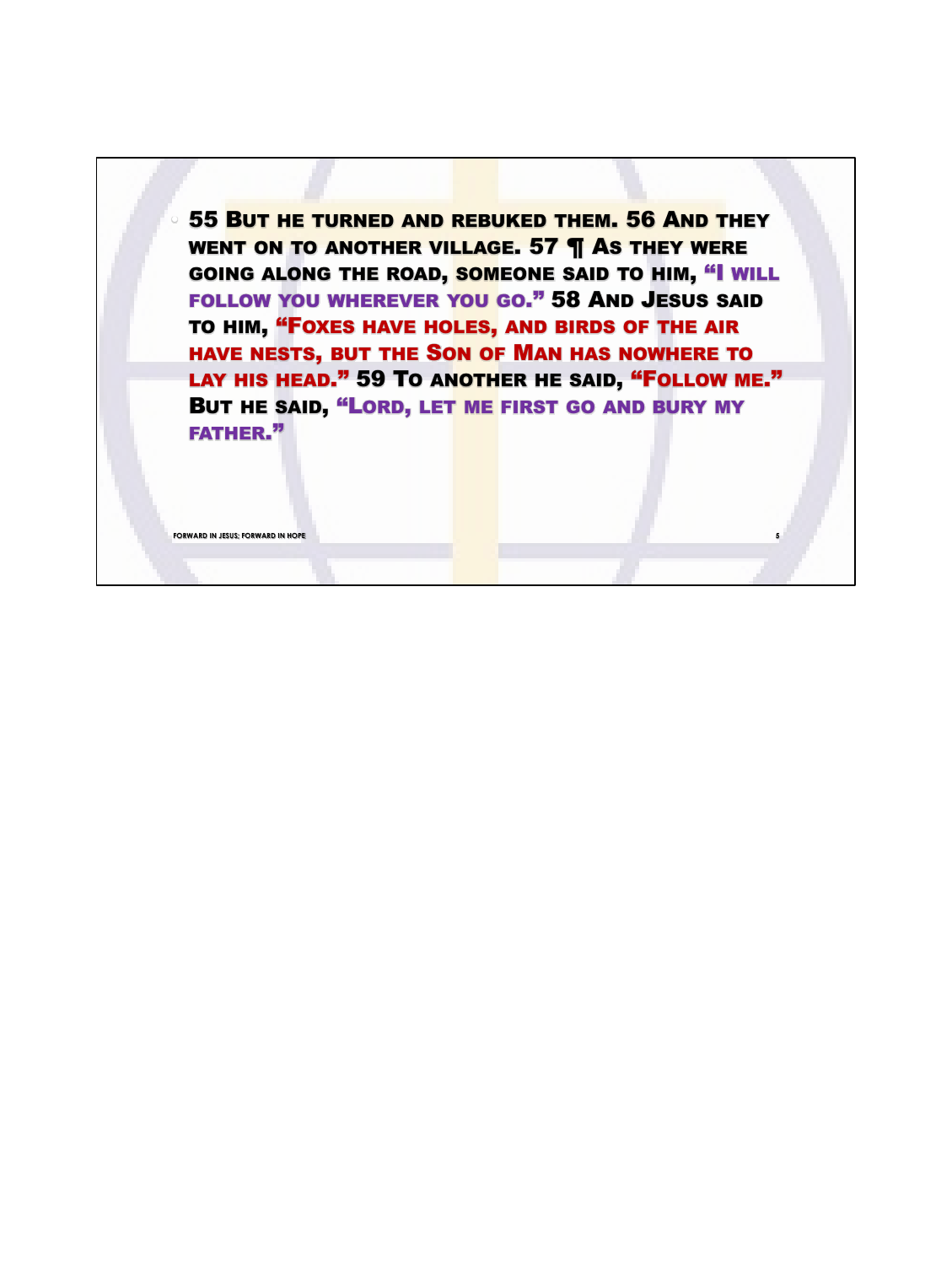60 And Jesus said to him, "Leave the dead to bury their own dead. But as for you, go and proclaim the kingdom of God." 61 Yet another said, "I will follow you, Lord, but let me first say farewell to those at my home." 62 Jesus said to him, "No one who puts his hand to the plow and looks back is fit for the kingdom of God."" (Lu 9:51-62 ESV)

**FORWARD IN JESUS; FORWARD IN HOPE**

**6**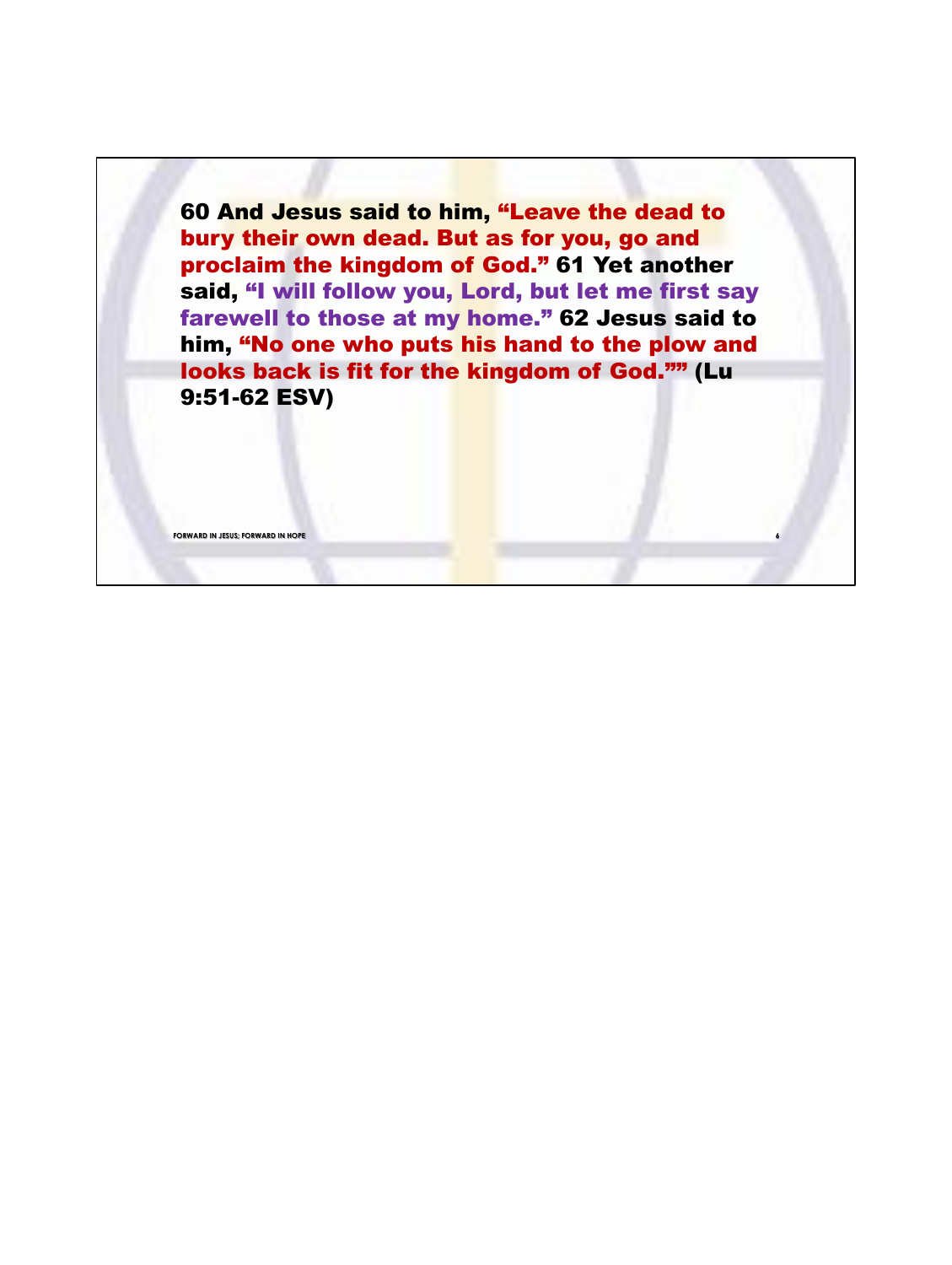

During today's sermon, we are going to think about Jesus determination to go to Jerusalem to face the humiliation and the shame of the cross for all of us.

We are also going to look at what Jesus taught his disciples as he set his face to go to Jerusalem.

What are some of the events found in this chapter as Jesus sets his face to go to Jerusalem?

In chapter 9, the ESV Bible has the following headings: (next slide)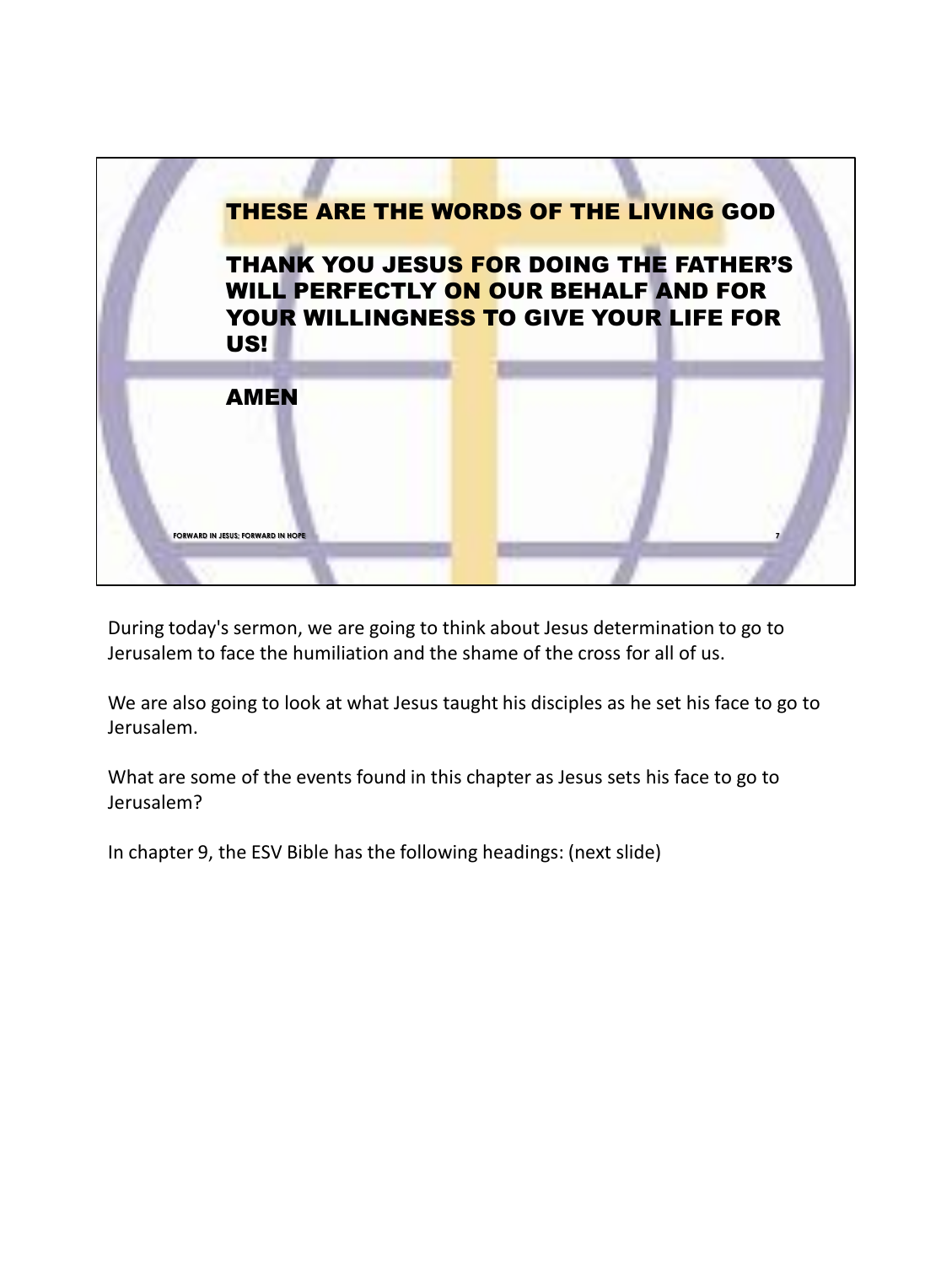

The disciples did not understand when Jesus plainly told them that he was going to be delivered into the hands of men.

They were witnesses of everything Jesus was doing so wonderfully and so miraculously that they could not conceive that he would be killed. Maybe this understood a little but were afraid to know more? (Next slide)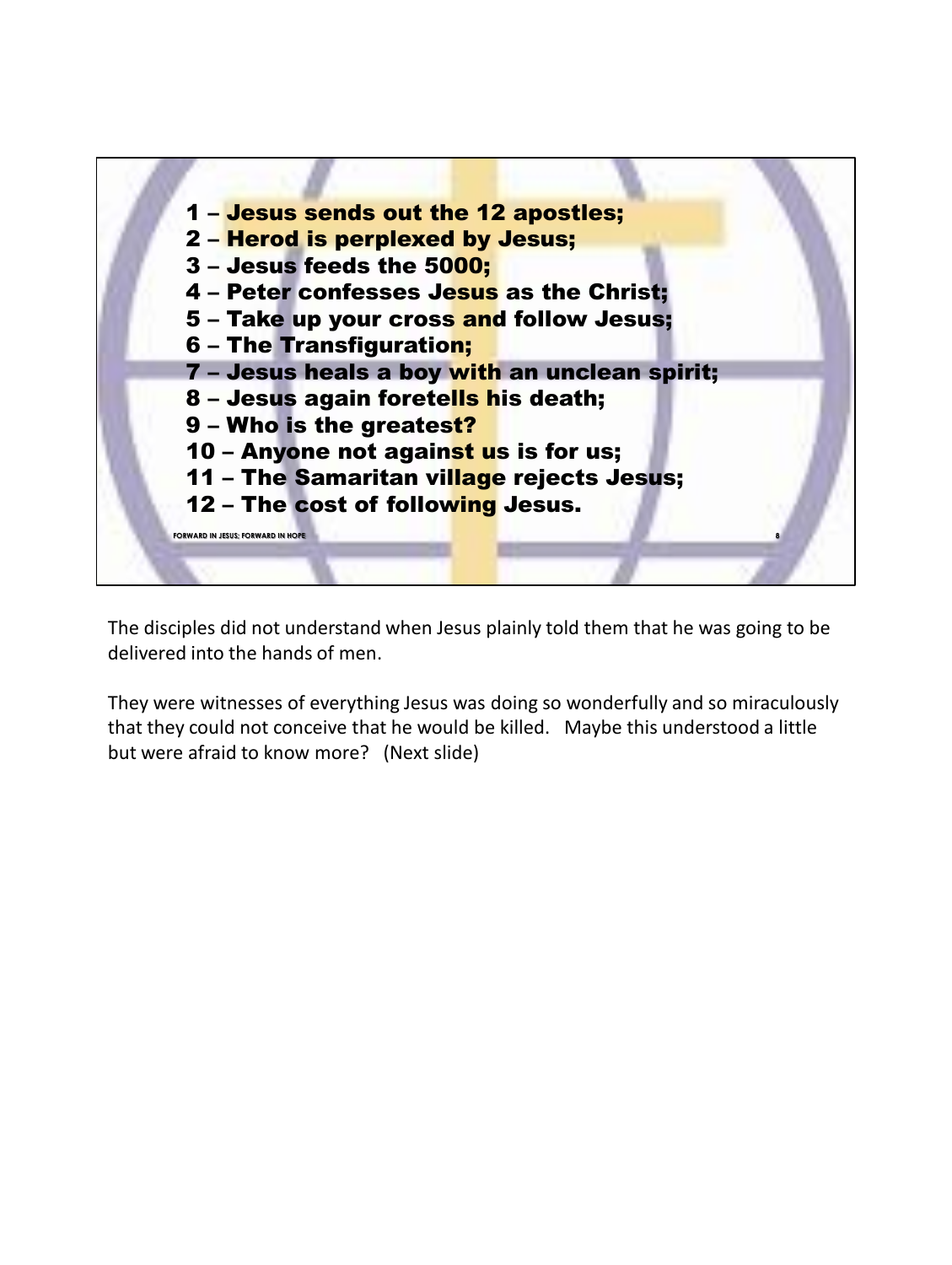

Not understanding, they did not think or understand what they would be facing in the next few days. They did not understand Jesus' mission and why he came to the earth from heaven.

Consequently, they had self-centered discussions about which of them was the greatest. Jesus taught them about who was the greatest in the kingdom of God. He told them that whoever received Jesus also received the one who sent him – God the Father.

As Jesus determinedly set his face to go to Jerusalem (vs 51), he sent some messengers who entered a Samaritan village. People in the Samaritan village refused to receive Jesus. Consequently, two of his disciples, James and his brother John wanted revenge.

They had been given enormous power, preaching the gospel and healing everywhere (vs. 6). This time, they wanted to use the power received to call fire to come from heaven and consume the ungodly Samaritans.

Jesus severely rebuked them.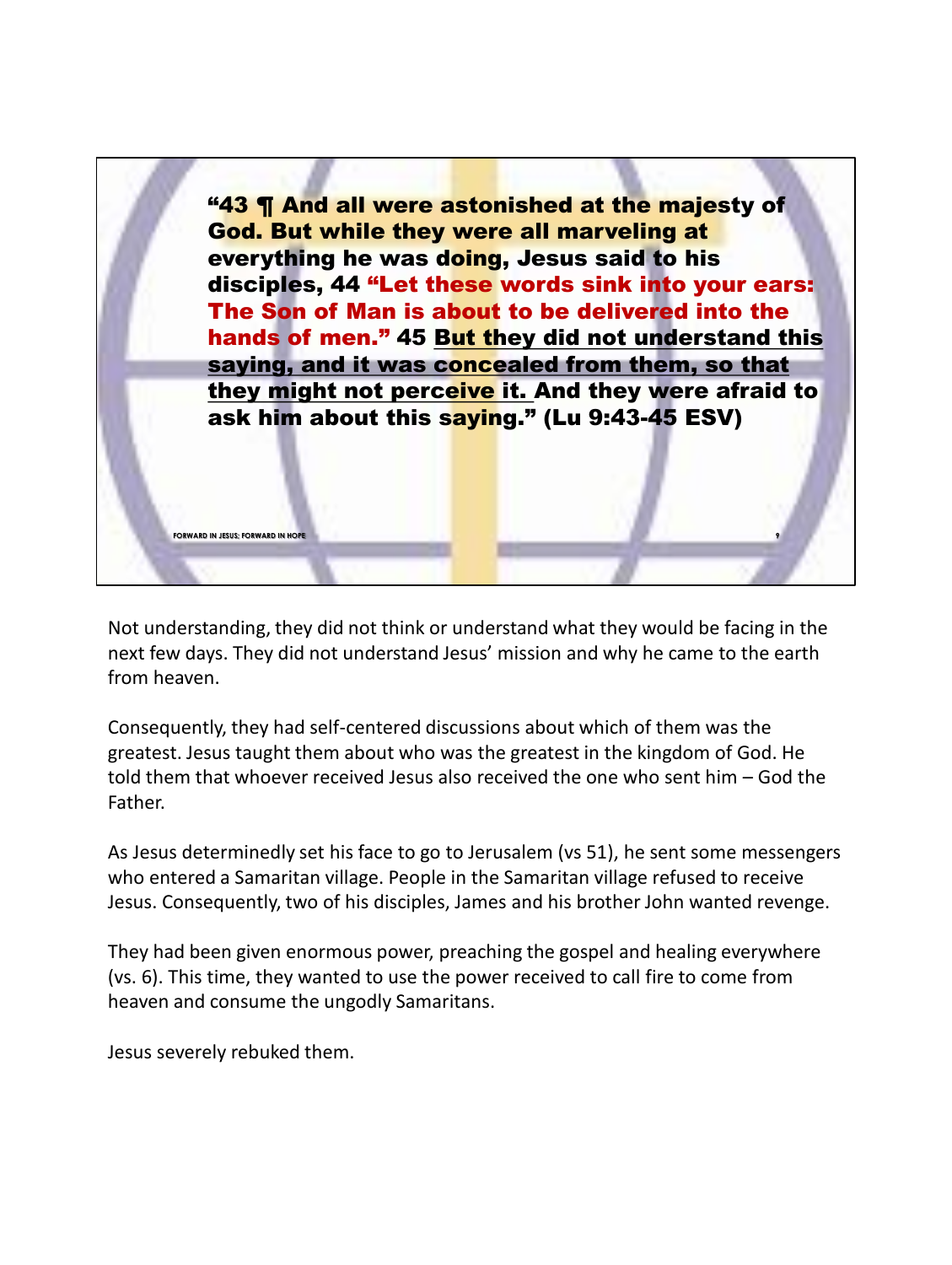This should be quite a lesson for us as to how to treat others who do not yet know who Jesus is. How should we treat people who do not yet believe? Should we turn against them?

(Next slide)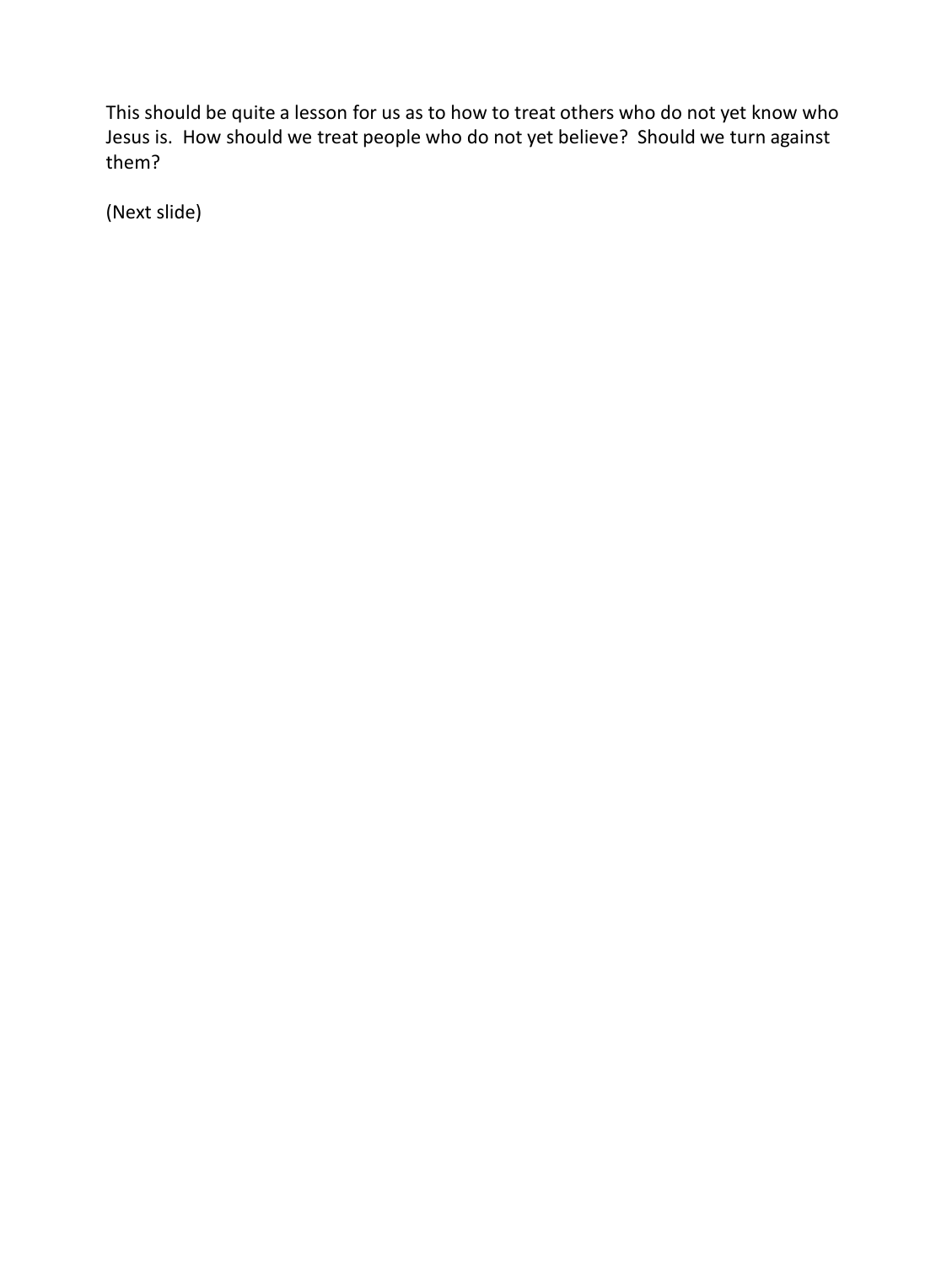

It is very important to consider how we react to people who are still outside the faith.

When Jesus spoke to his disciples in his sermon on the Mount, he said to them that they were the salt of the earth and the light of the world. He said, **"In the same way, let your light shine before others, so that they may see your good works and give glory to your Father who is in heaven"** (Matthew 5:16 ESV).

We are to see others the way Jesus saw them when he was hanging on the cross and he prayed to God the Father, *"… Father, forgive them, for they know not what they do." And they cast lots to divide his garments.* (Lu 23:34 ESV).

As human beings, we have a tendency to want to get rid of people who do not think or act like we do. This is not the way of God. We have been called to live in the world and not be of the world. Jesus did not come to condemn but to save. This is the attitude we are to have as well towards those not yet in the faith united to Christ.

This is a challenge for all of us. We live in a divided world where people are pitted against one another. As God's people, we are not to become embroiled in the various whirlwind of conflicts whether in politics or other. For example, God teaches us about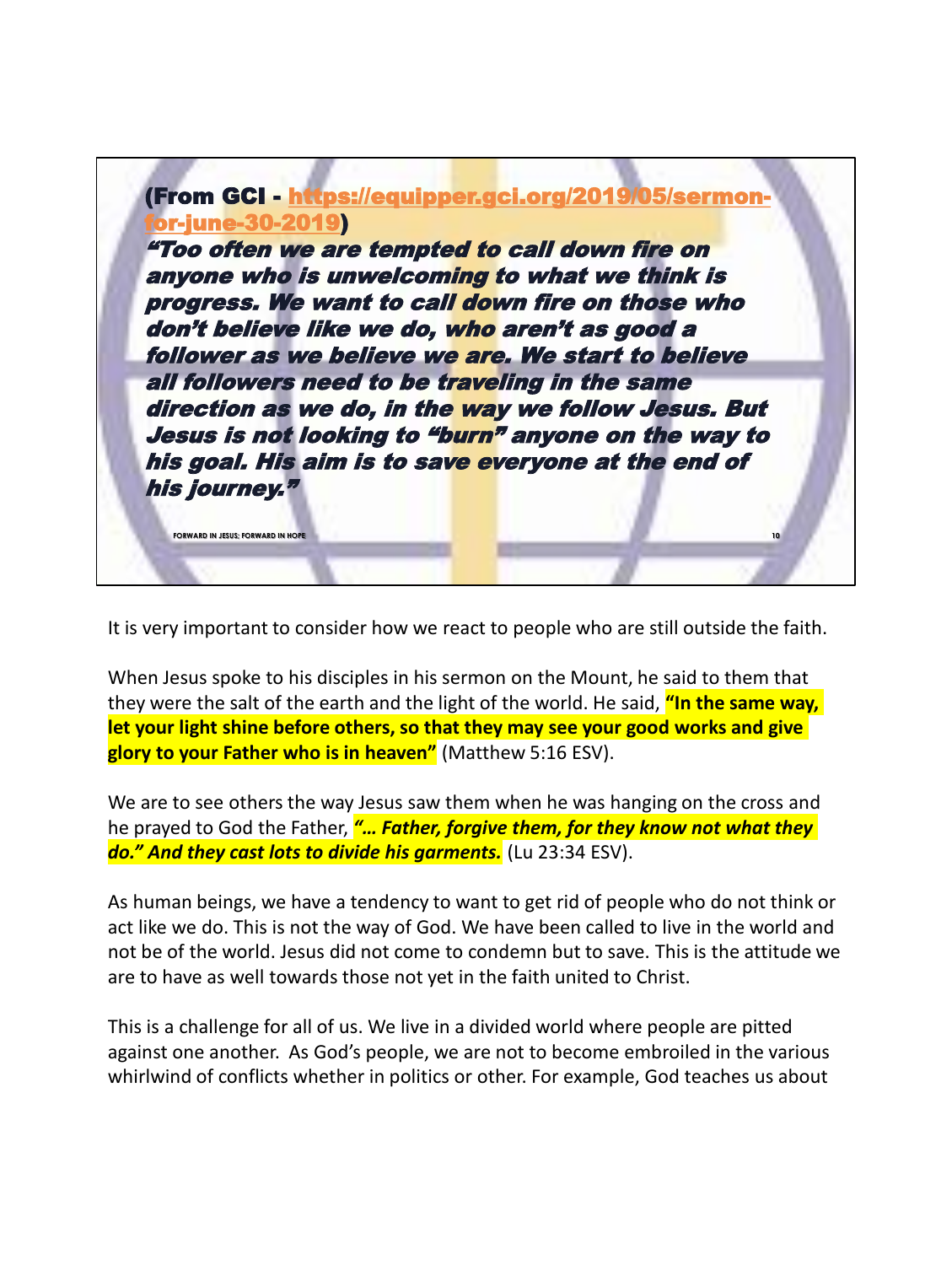the attitude we are to have towards those in authority in Romans 13, 1 Peter 2 and 1 Tim 2:1-3. **("1 ¶ First of all, then, I urge that supplications, prayers, intercessions, and thanksgivings be made for all people, 2 for kings and all who are in high positions, that we may lead a peaceful and quiet life, godly and dignified in every way. 3 This is good, and it is pleasing in the sight of God our Savior," (1Ti 2:1-3 ESV)**

We are not the ones who are going to restore the kingdom of God in its fullness. Jesus will, at his return.

From what we read in the gospel of John and in his epistles, John had complete change of mind about people outside the faith. He had a complete change of heart. He no longer wished to destroy people who did not agree with him. His desire became to point people to Jesus, the true source of life.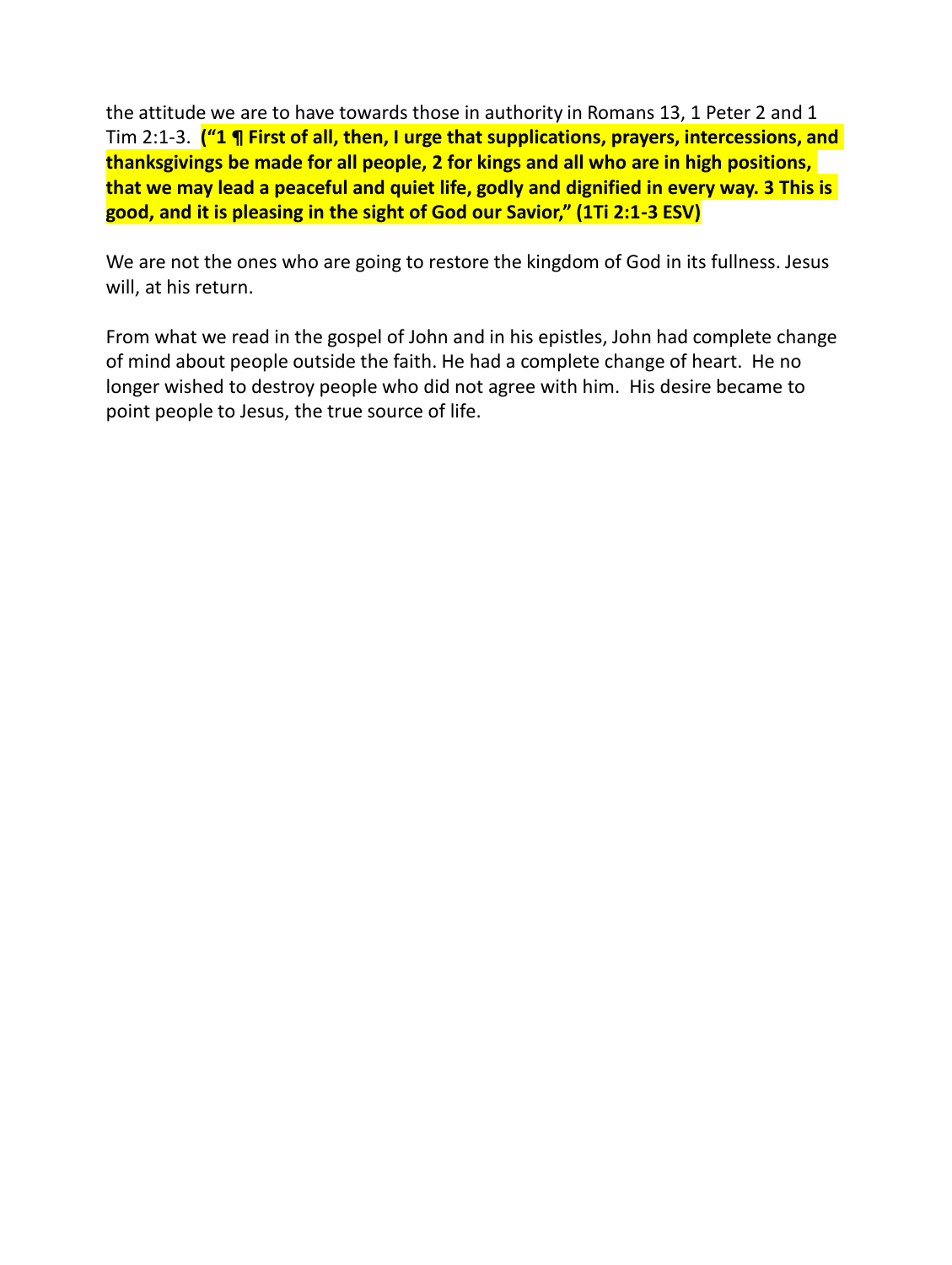As we follow him, we must be careful not to step on others in our journey with the Lord. If we do, it's a clear sign we are not following in his footsteps. Secular notions of success will tell us to win at all cost. The end justifies the means. If you need to burn a person to reach a crowd... go for it! Not so, says Jesus. He gives a strong rebuke for succumbing to this mindset, regardless of any precedent that may have been set. Jesus is the redefined prophet who redefines his followers.

**11**

**FORWARD IN JESUS; FORWARD IN HOPE**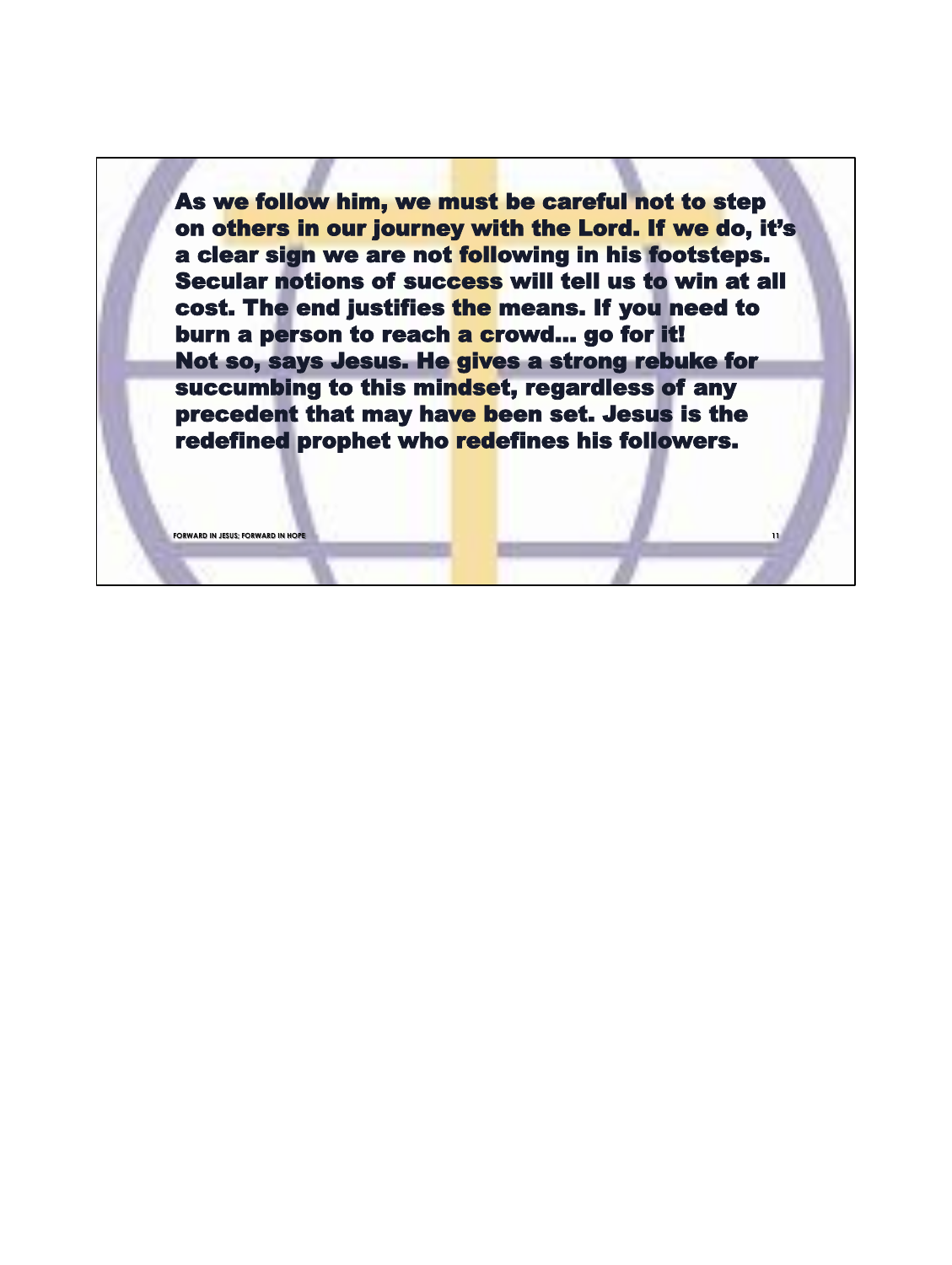

You may have wondered why we read that passage in 1 Kings about the story of Elijah and Elisha.

As Elisha was working the field, he asked Elijah before following him to go give his farewell to his father. Elijah told him to go. It was okay. He went to kiss his parents. He then burned the his oxen and their yoke. He gave the flesh of the oxen to the people to eat which indicated a complete change of life. His priorities would not be farming but rather attending to his calling to be a prophet of the Lord.

Jesus raises the bar which is consistent with all his teaching in the Gospels. As we read this, this is not a guilt trip because the Bible is very clear that we are not saved by our works but by grace. We are told in Ephesians that God has prepared good works for us to do.

Jesus gave his all for us. He took our sinful lives upon himself and suffered the penalty of sin which is death upon himself in order to give us in exchange his life through faith in him.

God the Father also went all out by giving his own Son. He so loved the world that he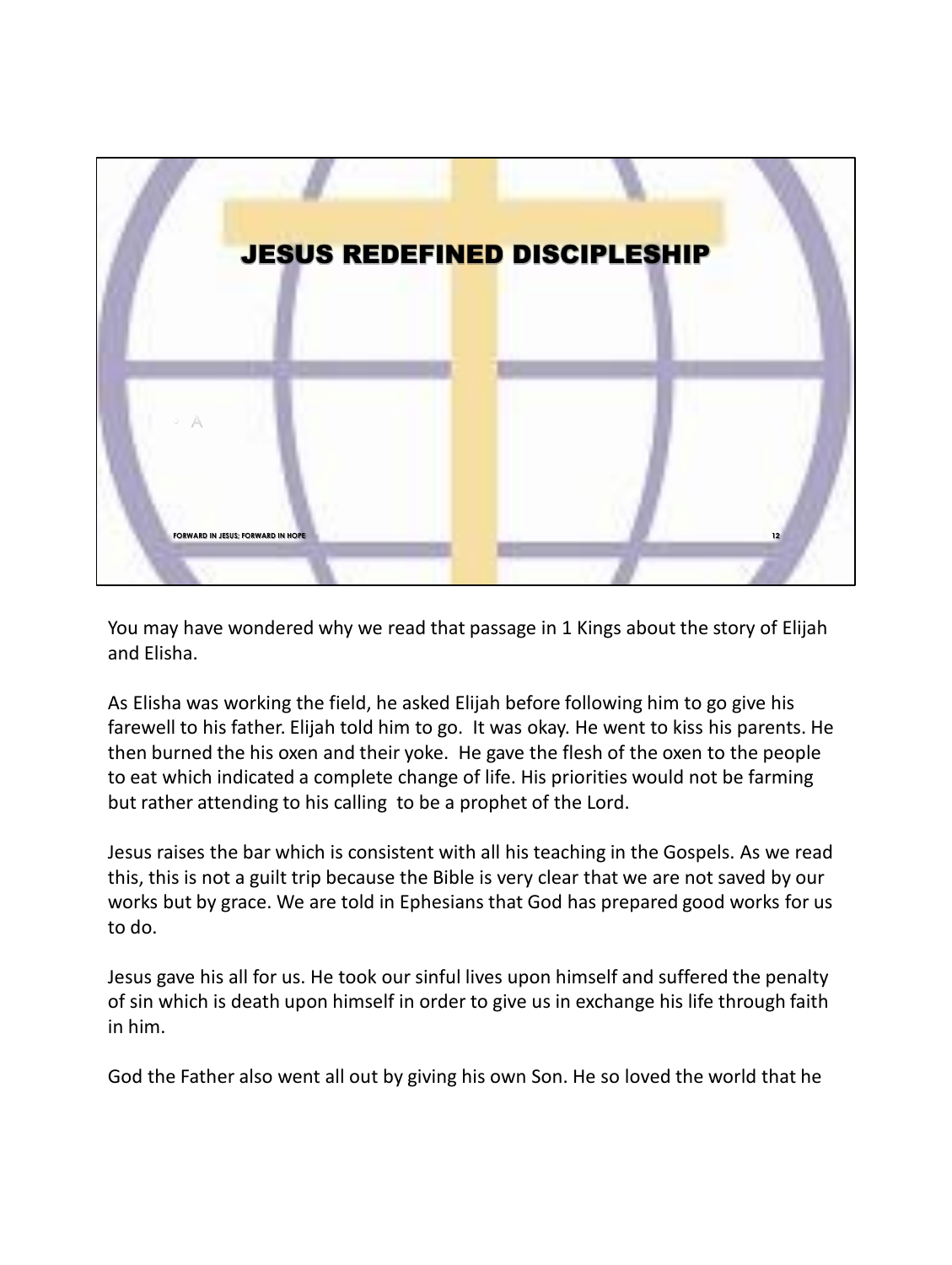gave his only son, that whoever believes in him should not perish but have eternal life. God the Father sent his son to the earth not to condemn the world but to save the world through him.

As God's people, we are to surrender our will in faith to Jesus. He is the head of the church. He is to have priority in our lives. It goes along with the teaching of Jesus when he said, **"For whoever would save his life will lose it, but whoever loses his life for my sake and the gospel's will save it." (Mr 8:35 ESV).**

One of the hardest thing to give up as human beings is our self will. (Next slide)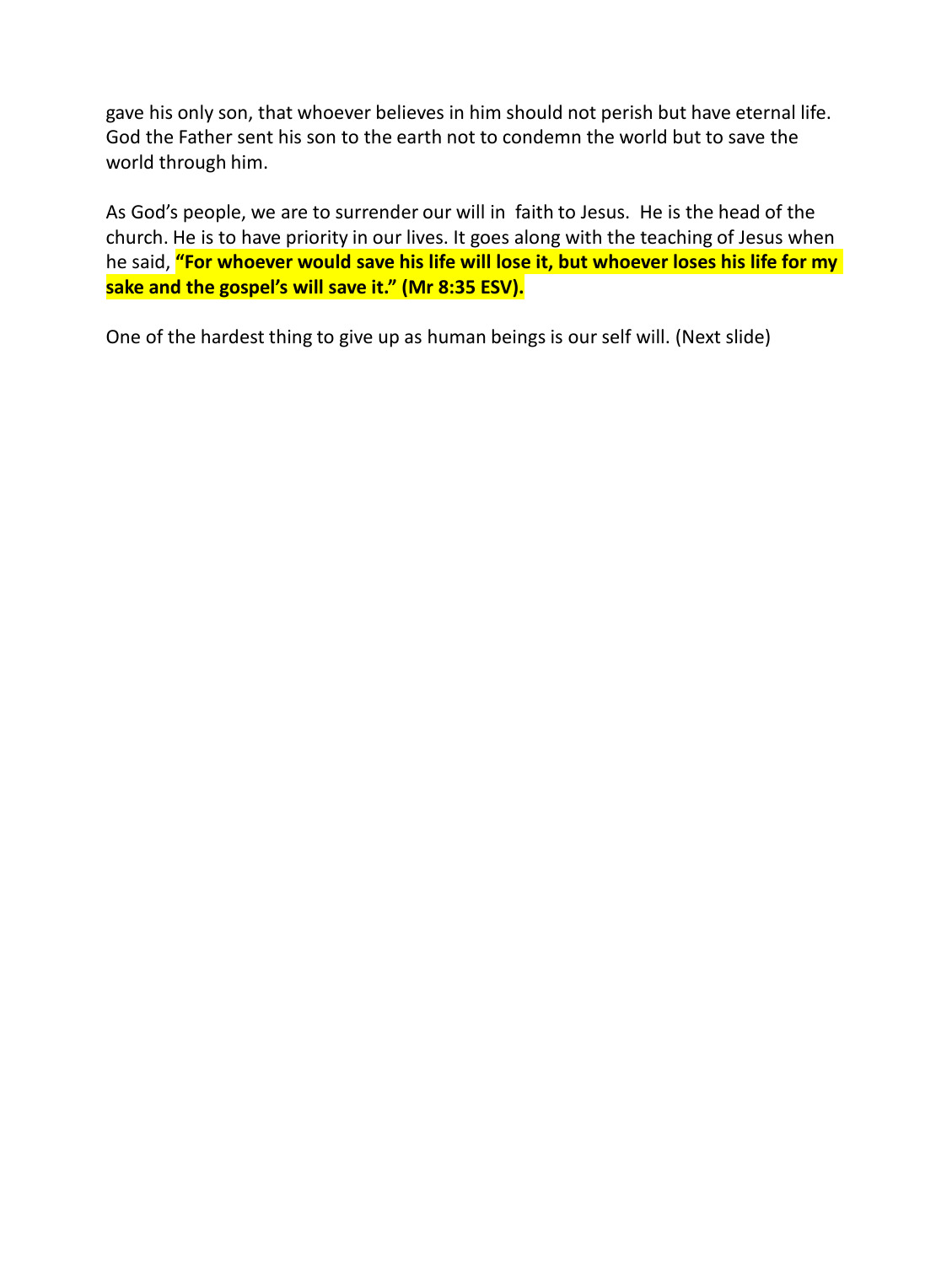

As we read in Luke 9:51, **"When the days drew near for him to be taken up, he set his face to go to Jerusalem".**

Jesus is the only one who is fit for the kingdom of God. He is the one who qualifies us. **"He (God) is the source of your life in Christ Jesus, whom God made our Wisdom and our Righteousness and Sanctification and Redemption." (1Co 1:30 ESV).**

Through faith in him, we have the assurance of eternal life. The Bible tells us that because we are part of his body, we have the mind of Christ. Certainly, the spirit of Christ, the Holy Spirit, will guide us to have the same attitude as Jesus towards the world, to those outside the faith.

Just like God, our desire is that everyone will repent and come to repentance, as we read in the epistle of Peter. Our desire is to others to come to know and embrace the good news which can only be found in Jesus.

We are to keep our eyes on Jesus.

We are not to look hack.